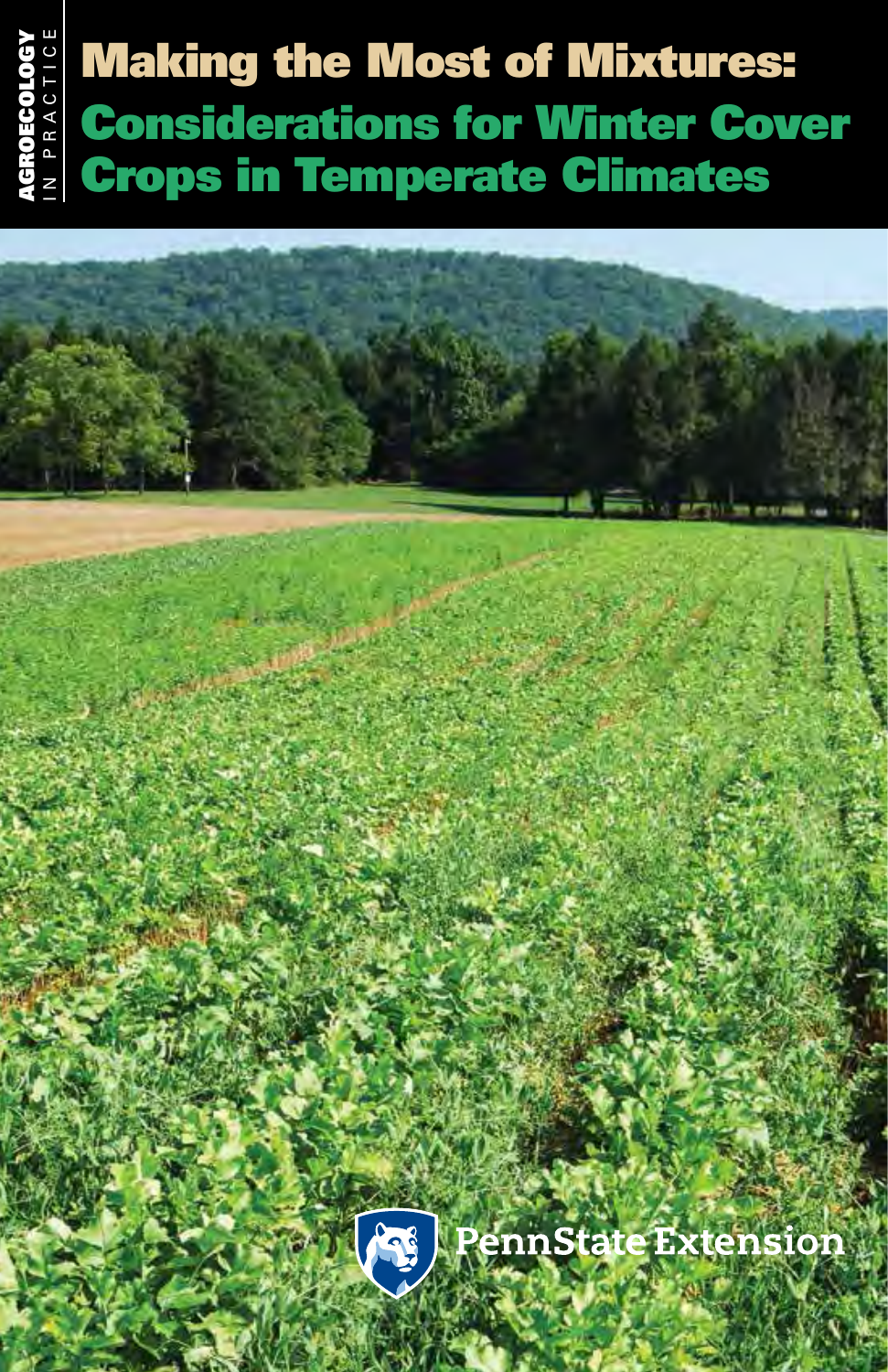# INTRODUCTION

Cover crops can provide multiple benefits. For example, they can improve soil health, supply nutrients to cash crops, suppress weeds, help manage insect pests, produce forage, support pollinators and beneficial insects, and reduce water and air pollution. However, not all cover crop species provide the same benefits. How can you best reap the multiple benefits of cover cropping with many species to choose from? Plant mixtures to multiply and diversify your cover crop benefits.

#### TAILORING A COVER CROP MIXTURE TO MEET FARM MANAGEMENT **OBJECTIVES**

Every farm is different. Even within one farm, management objectives for a given field and crop will vary based on weather, site location and history, crop rotations, and many other factors. The design of a cover crop mixture must, therefore, take into account the current and future management objectives for each field. Whether the goal is breaking up a plow pan, overcoming low fertility, knocking out a pernicious weed, or a combination of services, different cover crop mixtures and specific management approaches will be needed. The starting point for developing mixtures is understanding the strengths and weaknesses of individual cover crop species.

### **Cover Crop Strengths and Weaknesses**

Individual species of cover crops often excel at providing one or two functions while also having specific drawbacks. For example, forage radish (*Raphanus sativus* var. *longipinnatus*) can suppress weeds and reduce compaction in the fall, but because it winter-kills, it does not provide a living root system or residue cover in the spring. Red clover (*Trifolium pratense*) captures nitrogen from the atmosphere, but it may not suppress weeds when seeded in the heat of summer without a companion species. Cereal rye (*Secale cereale*) can stop nitrogen from leaching, but it may deprive the following cash crop of nitrogen. Meeting multiple objectives while avoiding basic pitfalls may require combining several species. Tables 1 and 2 on pages 16–19 list many of the common cover crop species used in the Northeastern United States, their relative ability to provide different services, known drawbacks, and recommended planting date windows.

# BUILDING A COMPLEMENTARY MIX

The success of a cover crop mixture depends on each species in the mix providing the desired services in the appropriate balance with other species in the mix. Achieving this balance can be difficult because certain species are highly competitive, causing the desired services of the less competitive species to go unrealized. Often, these services are tied to a cover crop's biomass production or the density of certain plant parts, such as taproots or flowers. For instance, legume cover crops with greater biomass and nitrogen content will supply more nitrogen, and a greater flower density in a cover crop stand will attract more pollinators. However, more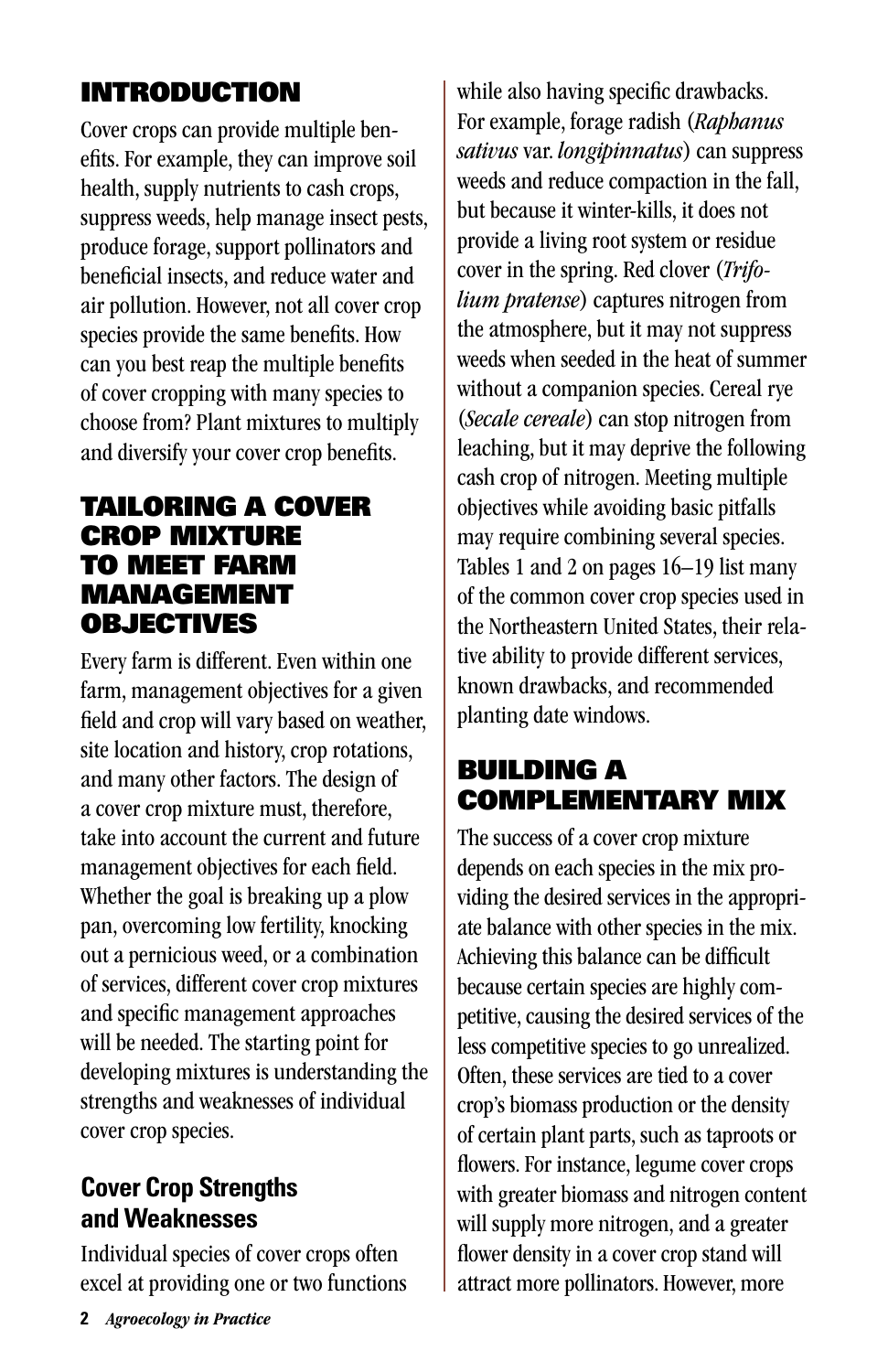is not always better. In some cases, excessive biomass production by species in a mixture can lead to challenges for cover crop termination and incorporation and for planting the following crop, as well as reduce the efficacy of other species in the

mix. Balancing the services provided by a mixture requires selecting species that are complementary in their growth periods, growth forms, nitrogen acquisition strategies, and resources for pollinators and beneficial insects.

#### **How to Make a Mixture**

The following steps can help build a mixture that meets farmer objectives, avoids pitfalls, and takes advantage of the power of cover crop diversity. (Refer to Tables 1 and 2 as needed.) The finer points in this process, such as choosing complementary species and seeding rates, are discussed below.

- 1. Identify the top three desired cover crop services for a specific field or farm.
- 2. Identify the cover crop planting date and termination date, which will define the cover crop growth window available in your rotation.
- 3. Pick a core set of cover crops that excel at providing the desired services (two or three species) and that are adapted to the growth window available.
- 4. If possible, select species with complementary growth periods, growth forms, and nutrient acquisition strategies.
- 5. Identify the drawbacks from these cover crops, or "missing services" that they don't provide. If any have severe drawbacks, drop that species from the mix.
- 6. Make a list of cover crops that could account for the drawbacks or provide the missing services. Choose one or two that fit with your planting window and, ideally, are complementary with the core cover crop species identified above.
- 7. Determine the appropriate seeding mix and planting method, being sure to keep extremely competitive species at a low seeding rate.
- 8. Get planting!
- 9. Watch the cover crop growth and be sure to terminate at the right time. Pay special attention to cereal grasses that are about to become lignified or plants going to seed that could become weedy.
- 10. Observe the results and make adjustments in the species mix and seeding rates to achieve even biomass representation from all the species.

#### **Top 7 Reasons Farmers Use a Cover Crop Mixture**

*Results from interviews with 47 farmers about why they planted cover crops on a total of 110 fields.*

#### **1. Reduces erosion**

- **2. Increases soil organic matter**
- **3. Increases yields for the following cash crop**
- **4. Controls weeds**
- **5. Reduces compaction**
- **6. Scavenges nitrogen**
- **7. Provides nitrogen for the upcoming cash crop**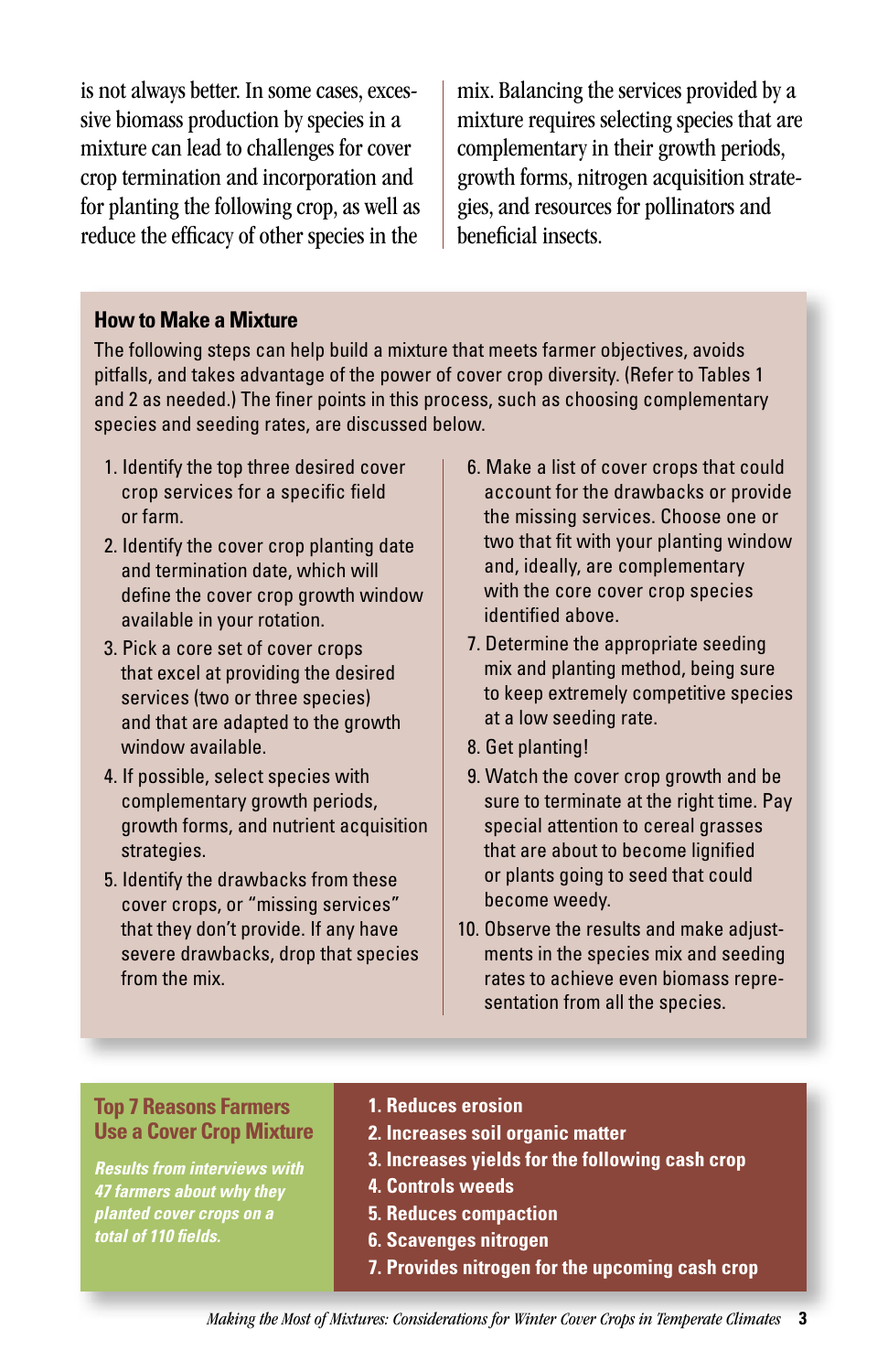## **Complementary Growth Periods**

Different cover crop species can have a variety of temporal growth periods. Some species have narrow or restricted seeding windows in the fall to achieve successful establishment. Some species will winterkill due to cold temperatures, while others will require termination early in the spring to avoid excessive growth, and others yet will require delaying termination later into spring to allow for sufficient growth. Navigating the maze of complementary growth periods is a sure way to hone down the list of cover crop species that will perform well together in a mix.

Begin by considering the date in the summer or fall when the cover crop can be planted. Generally, earlier planting dates will allow you to choose from more potential species. Then consider when you will terminate the cover crop, such as early, mid, or late spring, and select species that have similar optimum termination times. Tables 1 and 2 list recommended planting dates and optimum termination dates for each species.

When the cover crop planting date is early enough to successfully establish winter-killed cover crop species, consider a mixture that includes both winterkilled and winter-hardy species. Rapid growth of the winter-killed species in the fall will increase nitrogen uptake, weed suppression, and erosion control in the fall. However, after winter-killing, some services provided by the cover crop begin to diminish. Without a living cover crop growing through the winter and into the spring, nitrogen scavenging and nitrogen fixation cease, and the opportunity to grow more cover crop biomass to build

organic matter is lost. Having winterhardy species in the mixture will help to maintain cover crop benefits throughout the winter and into the spring.

One example of a successful mixture with complementary growth periods is oats (*Avena sativa*), crimson clover (*Trifolium incarnatum*), and annual ryegrass (*Lolium multiflorum*). Oats grow quickly in the fall, suppressing weeds and scavenging residual nitrogen, but will winter-kill with prolonged freezing temperatures. With an appropriate planting date and management, oats can even produce enough fall biomass to be harvested or grazed for forage. The crimson clover and annual ryegrass are moderately winter-hardy and will continue to grow in the spring in some climates, providing nitrogen scavenging, nitrogen fixation, and erosion control until termination in the spring. Annual ryegrass and crimson clover also have similar optimum termination times in spring. Variations on this mixture can be made by replacing oats with different winterkilled species, such as sorghum-sudangrass (*Sorghum bicolor* x *S. bicolor* var. *sudanese*) or forage radish, based on farm management goals and planting date considerations. When mixing winterkilled and winter-hardy species, be careful that the seeding rates of the winter-killed species are kept low enough that the winter-hardy species are not smothered out in the fall (seeding rate suggestions are discussed in a later section).

### **Complementary Growth Forms**

Different species in a cover crop mixture can compete with each other for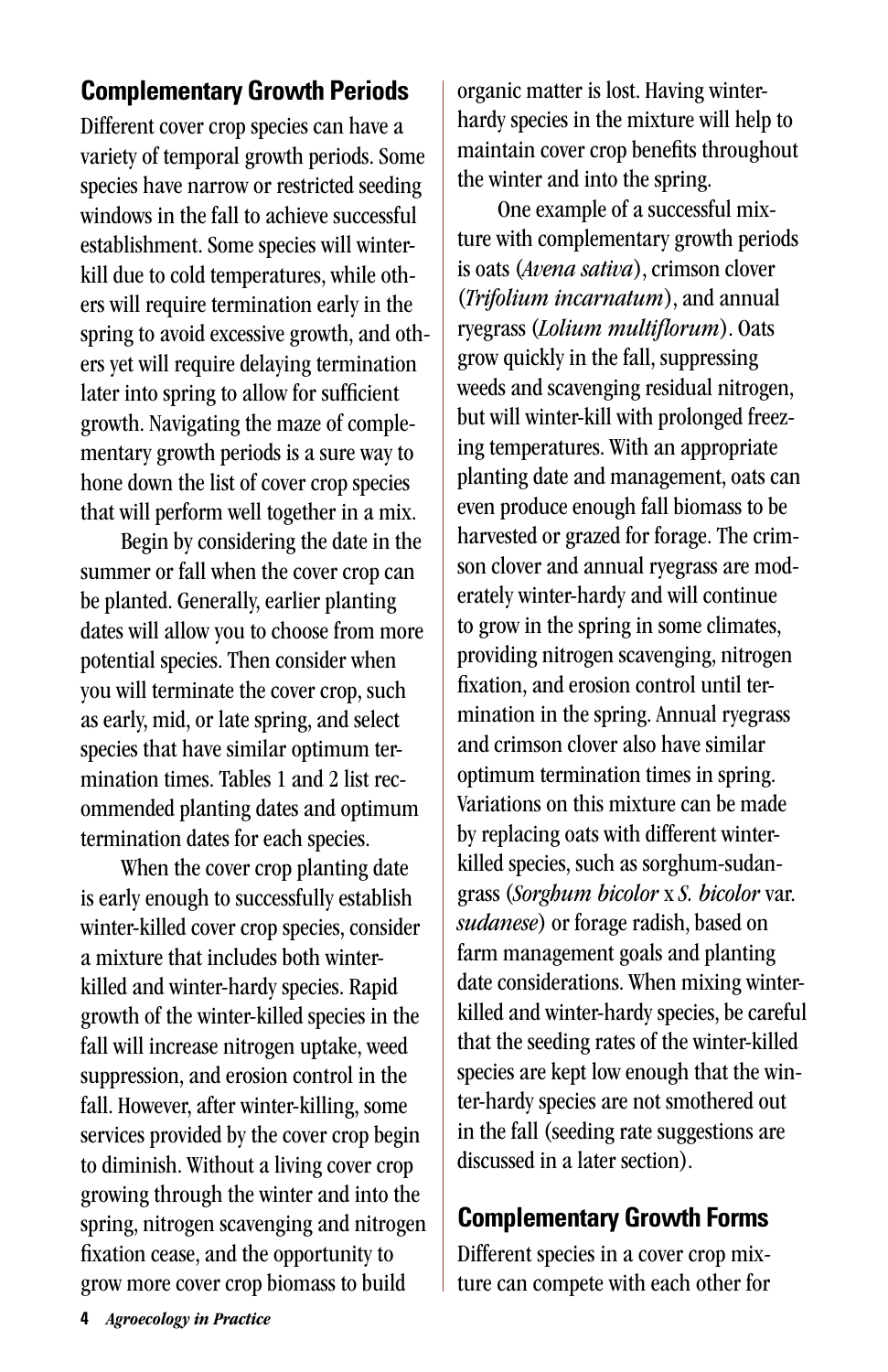space and light, reducing the services provided by the less competitive species. Selecting species with complementary growth forms helps alleviate competition between species. Cover crop growth forms can be divided into several categories, including tall, open canopies; short, dense canopies; and vining (see Tables 1 and 2 on pages 16 and 18). Species with similar growth forms are likely to compete with each other, while species with differing growth forms are more likely to be complementary (Figure 1). Tall, open-canopied species are especially compatible with vining species as the tall-canopied species creates a ladder on which the vining species can grow. It is important that species with tall, open canopies are not planted too densely, or they will shade out the understory species. It should also be noted that some cover crop species, such as cereal grains, will shift their growth form from a short, dense canopy to a tall, open canopy when maturing from vegetative to repro-

ductive stages. One way to manage species that will compete with each other for space is to plant them in an alternating row configuration. This practice is described in more detail in the "Methods to Establish Cover Crop Mixtures" section of this publication.

As an example, cereal rye and crimson clover both have short, dense canopies in the fall, so they are in competition for the same space. Replacing crimson clover with a vining species, such as Austrian winter pea (*Pisum sativum* subsp. *arvense*), would create a more complementary mixture. In a pea-rye mixture, the rye will shift from a short, dense canopy in the fall to a tall, open canopy in the spring, providing support for the vining pea.

# **Complementary Nitrogen Acquisition Strategies**

Legume cover crops can obtain nitrogen from both the soil and the atmosphere, while nonlegume cover crops, such as



**Figure 1. This four-species mixture consists of species with complementary growth forms: cereal rye and canola transition from short, dense canopies to tall, open canopies in the late spring, Austrian winter pea is vining, and red clover remains short and dense.**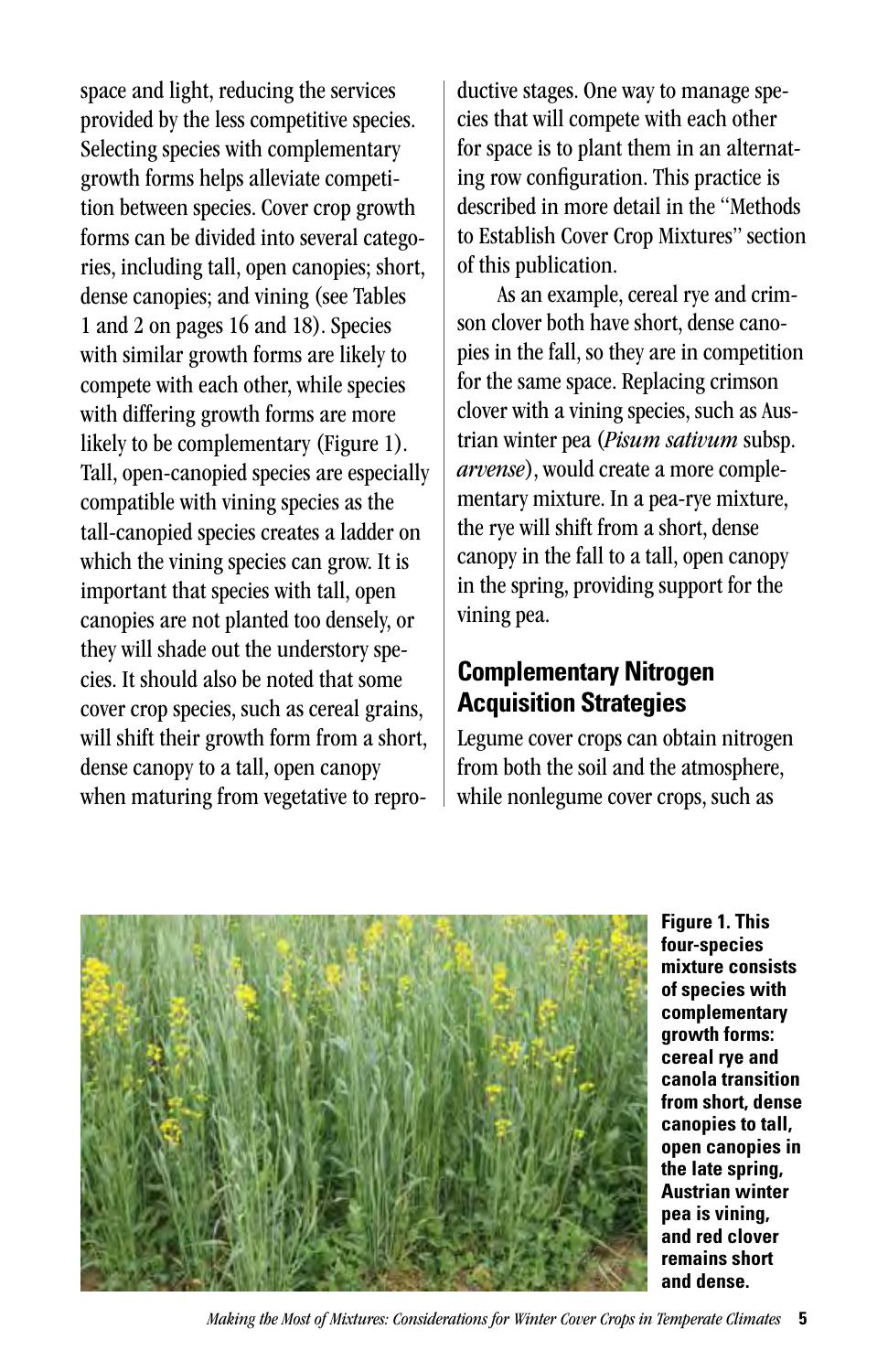grasses and brassicas, can only obtain nitrogen from the soil. Although legumes can take up soil nitrogen, they do so less aggressively than grasses and brassicas. Because low soil nitrogen levels can limit cover crop and cash crop growth, and excessive soil nitrogen levels can stimulate weed growth and contribute to nitrate leaching, the level of soil nitrogen availability should be taken into account when planning the cover crop mixture. Sometimes it is beneficial to pair species with different nitrogen acquisition strategies, while at other times only a single cover crop type may be necessary.

For soil with low nitrogen levels, legume cover crops that can satisfy their nitrogen demand from the atmosphere will be most effective. For soils with excessive nitrogen levels, nonlegumes that are aggressive at scavenging soil nitrogen should be used. A legume cover crop planted in a soil with high nitrogen levels will grow well, but it will be less competitive against nitrogen-hungry weeds and not prevent nitrogen leaching as well as a nonlegume would. Conversely, planting a nonlegume into a soil with low nitrogen levels will result in suboptimal biomass production due to nitrogen deficiency. In soils with moderate nitrogen levels, a mixture of a legume and nonlegume can work well, as the nonlegume will take up the soil nitrogen, protecting it against leaching, while the legume fixes nitrogen from the atmosphere, adding nitrogen to the plant-soil ecosystem. If the nitrogen level of a soil is not known, planting a cover crop mixture can be a useful strategy, as the performance of the mixture will adapt to the existing soil conditions.

When large amounts of soil nitrogen are available, nonlegumes will be favored and legumes may not flourish. With low soil nitrogen availability, legumes will be favored. This dynamic tradeoff between grasses and legumes allows the cover crop to adapt to the nitrogen management service needed most.

#### **Complementary Resources for Beneficial Insects and Pollinators**

Many beneficial insects—for example, predators, parasitic wasps, and bees can benefit from nectar and pollen provided by flowering cover crops. If providing resources for conserving pollinators and other beneficial insects is desired, differences in flower morphology such as shape, size, and color will influence the types of beneficial insects that are attracted to a particular cover crop. For example, cover crops with flat, open flowers allow pollen and nectar resources to be available to all shapes and sizes of bees as well as insect natural enemies. However, the narrow, closed flower morphology of legumes is typically difficult for small bees and beneficial insects (e.g., parasitic wasps) to enter to obtain pollen and nectar. Therefore, to provide resources to a diversity of beneficial insects, cover crops mixtures containing a variety of flower morphologies may be required.

Flower density has a significant influence on the number of bees and other beneficial insects that are attracted to a planting, with greatest beneficial insect visitation to plantings with the highest number of open blooms per area. Therefore, a monoculture of a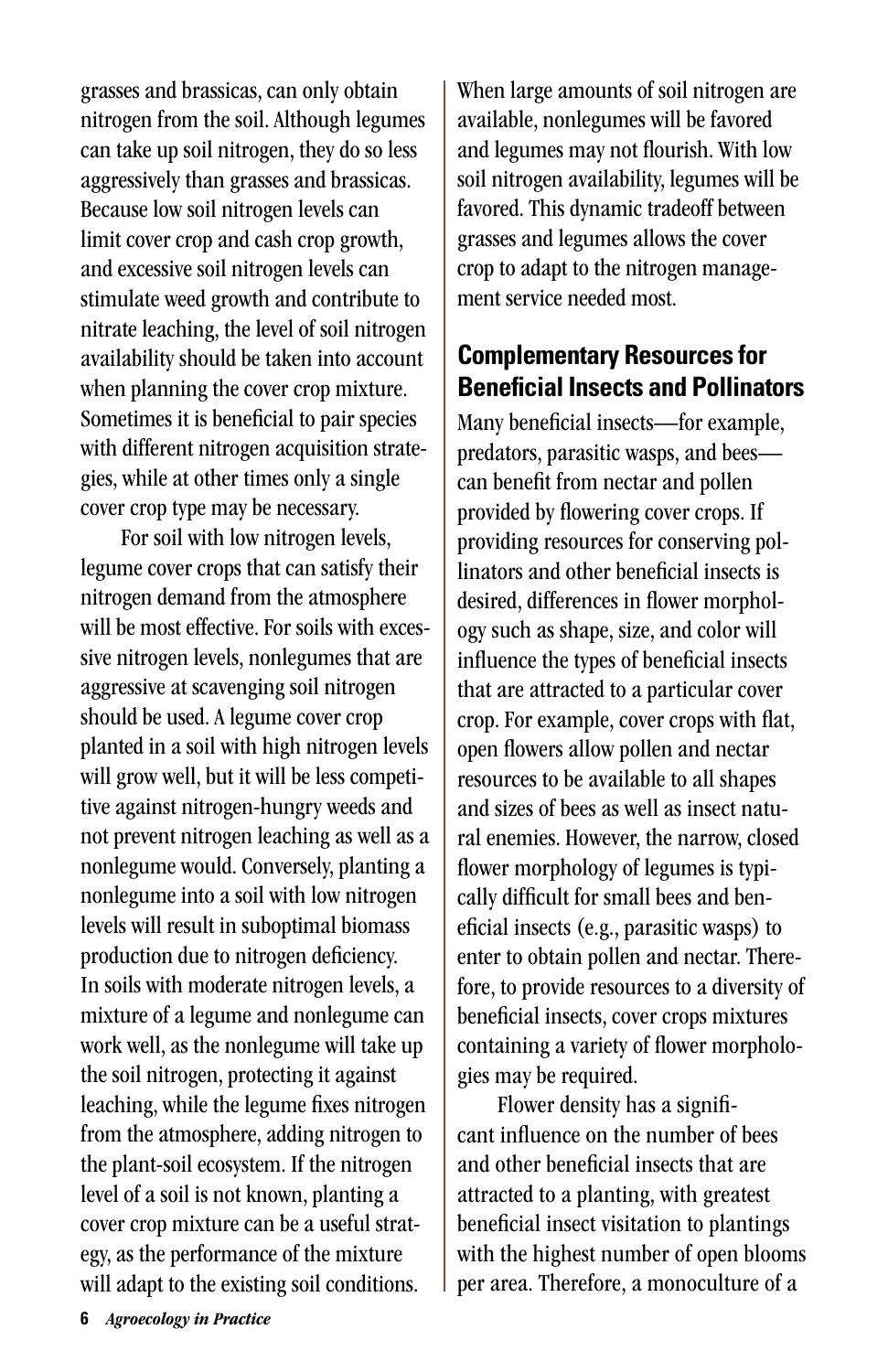flowering cover crop will be more attractive at peak flowering than a cover crop mixture that contains a lower density of open flowers. However, cover crop mixtures may contain species that flower at different times, extending the potential time that floral resources are available. Most important, to provide floral resources to beneficial insects, flowers must be open and available. Cover crop planting and termination windows may not allow for flowering species to bloom before the cover crop is terminated. If a crop rotation window does not allow the cover crop to flower before it must be terminated, then it may be feasible to leave strips of cover crops in the field for a few extra weeks to further support beneficial insects. However, management of the cover crop before seed set or a plan to manage "volunteer" cover crops resulting from those that set seed should be in place before allowing cover crops to flower. For other considerations when providing resources to promote natural enemies, such as optimal distances between insectary strips and crop fields, see the eXtension article "Farmscaping: Making Use of Nature's Services" at www.extension.org/pages/18573/ farmscaping:-making-use-of -natures-pest-management -services#.VZbB4UYYF2A.

Nonflowering cover crops can also provide resources for beneficial insects, such as extrafloral nectar, refuge and overwintering habitat, and alternate prey. These resources are all vital in supporting predatory and parasitic insects and spiders. The presence of these resources is important in facilitating early season

colonization of fields by beneficial insects that can more easily respond to establishing pest populations. It is important to remember that cover crops can host crop pests, serving as a "green bridge" between cash crops. Therefore, it is critical to maintain a good crop rotation that takes into consideration the potential insect pest and disease-causing organisms that may be shared by the cover crops in a mixture and the subsequent cash crop in your rotation.

#### TOO MANY? TOO FEW? HOW MANY SPECIES ARE JUST RIGHT?

A central and yet unresolved question in the design of cover crop mixtures is "How many species should be in the mix?" In natural grasslands, it has frequently been observed that increasing the number of species in an area does enhance important ecosystem functions, but after a certain point, adding additional species no longer provides additional benefits. Applying this idea to cover crop mixtures, we expect that selecting a small number (three to five) of complementary species and managing them to achieve even biomass production in the mixture will provide multiple cover crop functions. Beyond a certain number of species the return on our investment is likely to diminish. In other words, a carefully planned mixture of a few complementary species may provide the same or more cover crop services than a mixture with many species.

A major challenge in pinpointing the "right" number of species is the fact that cover crops, like other crops, have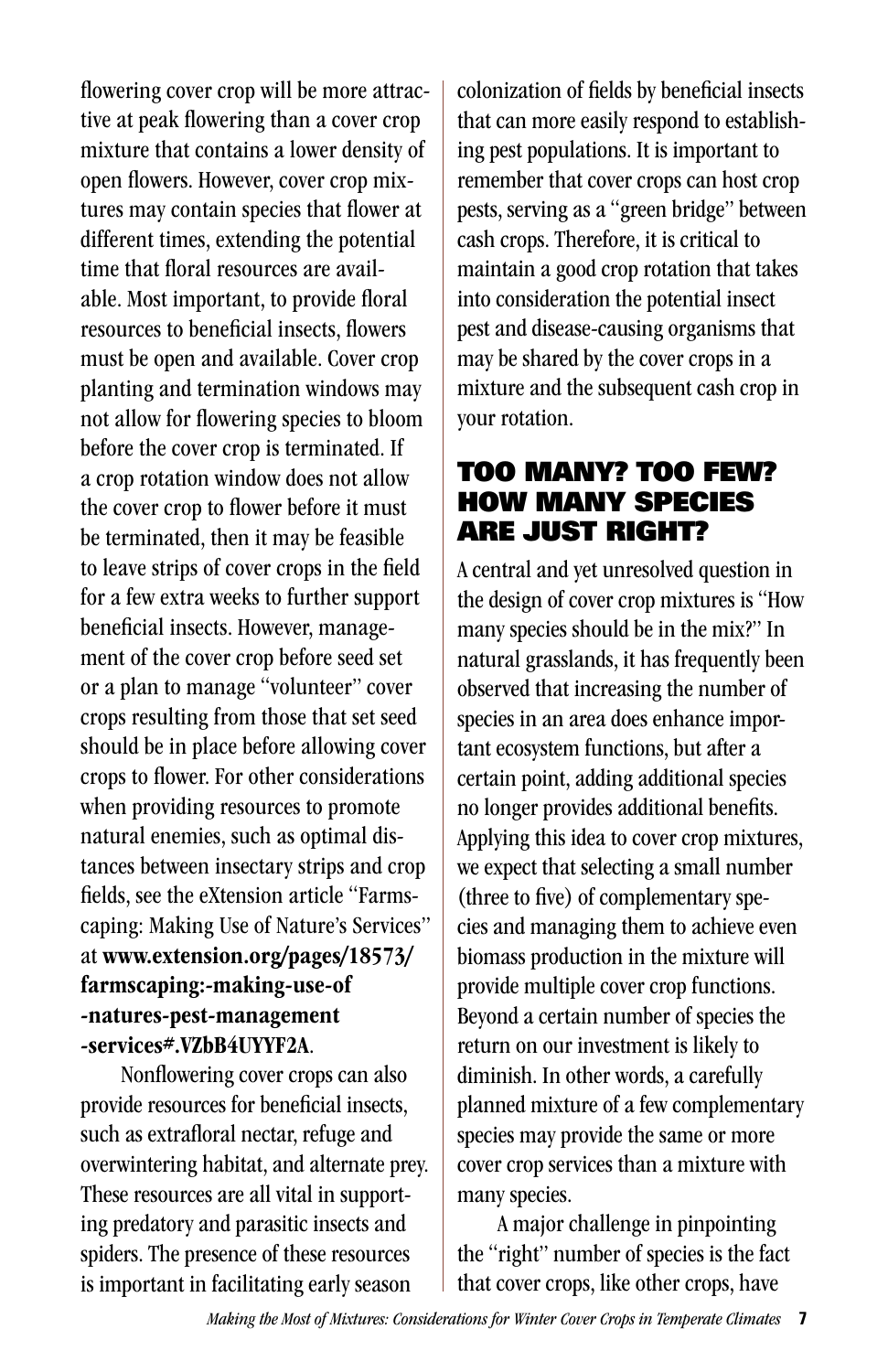#### **Figure 2. Weed Suppression with Cover Crop Mixtures**

One of the main ways that cover crops suppress weeds is by shading the soil, which reduces weed germination and growth. In our research in Pennsylvania, we have observed that cover crops that emerge quickly after planting and grow rapidly in the early fall will have low weed biomass in the spring. In our experience, rye, oats, radish, and canola can effectively outcompete weeds when planted in mid-August after wheat harvest. Red clover and Austrian winter pea are slower growing, however, and are often invaded by weeds, even though pea stands can eventually produce a large amount of fall biomass. It is also worth noting that nitrogen-deficient brassicas and gaps between drill passes can allow weeds to establish. To create a weed-suppressive cover crop mixture, start with one or two species that will cover the soil rapidly, then add more species according to your other goals.

Illustrated below are some of the important points about achieving good weed suppression with cover crop mixtures. The legumes red clover and Austrian winter pea are slower to establish in the fall and can allow weeds to get a foothold (A, B). Under nitrogen-deficient conditions, canola growth is limited (C), reducing its weed suppression compared to canola with sufficient nitrogen available (G). A mixture of slow-growing legumes (D) will be no better at suppressing weeds than a slow-growing legume monoculture. Grasses like oats and rye are excellent weed suppressors (E, F), but even a small gap between drill passes can create a spot for weeds to take root (F). A diverse mixture that includes a few fast-growing species will provide weed suppression while allowing for benefits such as nitrogen fixation and floral resources from the other species (H).





A.







Red Clover

#### Austrian Winter Pea

Canola (N deficient)

Red + Ladino + Sweet Clovers



Rye

Canola (N sufficient)

Oats + Pea + Red Clover + Rye + Canola + Radish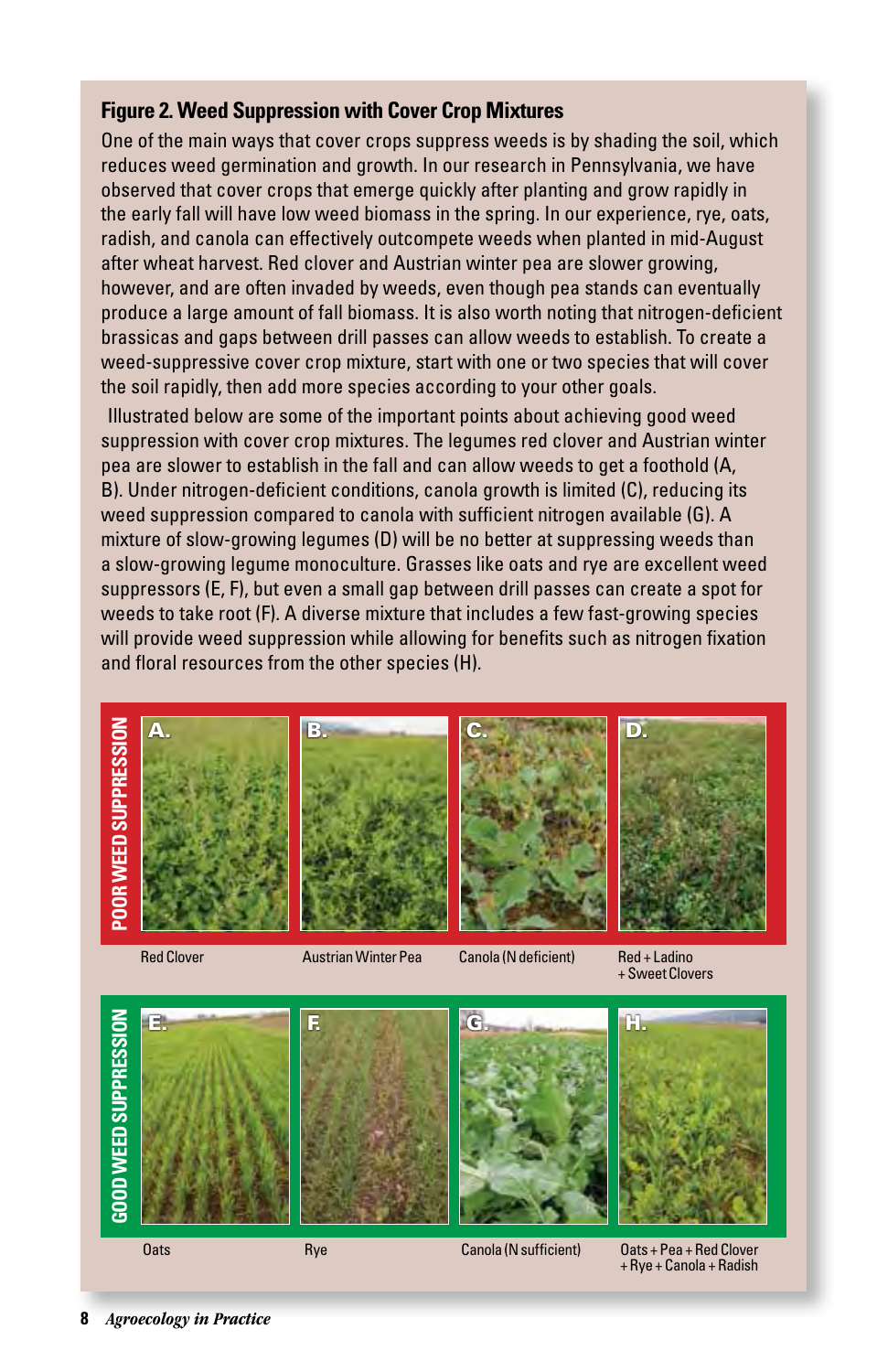#### **Figure 3. Cover Crop Mixtures Adjust to Climate and Nitrogen Availability**

We planted the same four-species cover crop mixture (cereal rye + canola + Austrian winter pea + red clover) at farms in different counties across Pennsylvania to observe how the mixture performed. At each site, total biomass and species composition was quite different based on the climate and nitrogen availability at the site. At warmer sites, canola was the dominant species in the mix, while cereal rye dominated at the cooler sites. As nitrogen availability decreased, the presence of Austrian winter pea in the mixture increased. Red clover did not contribute substantial biomass to the mixture at any of the locations. Because you may not always know how many growing degree days will be left in the fall after you plant your cover crop, nor will you always know the nitrogen availability in every field at cover crop planting time, a species mixture can be one way to ensure that something in the mix will be well adapted to the growing conditions that present themselves.

|                                | <b>Total Fall</b><br><b>Biomass</b><br>(lbs/ac) | <b>Proportional Biomass</b><br><b>Allocation</b> | <b>Growing</b><br><b>Degree Days</b> | <b>Nitrogen</b><br><b>Availability</b> |  |  |  |  |
|--------------------------------|-------------------------------------------------|--------------------------------------------------|--------------------------------------|----------------------------------------|--|--|--|--|
| Centre                         | 2000                                            |                                                  | Low                                  | Moderate                               |  |  |  |  |
| <b>Berks</b>                   | 2700                                            |                                                  | Low                                  | High                                   |  |  |  |  |
| Lancaster                      | 3200                                            |                                                  | Moderate                             | High                                   |  |  |  |  |
| Montour                        | 5700                                            |                                                  | High                                 | Low                                    |  |  |  |  |
| canola<br>clover<br>rye<br>pea |                                                 |                                                  |                                      |                                        |  |  |  |  |

*Making the Most of Mixtures: Considerations for Winter Cover Crops in Temperate Climates* **9**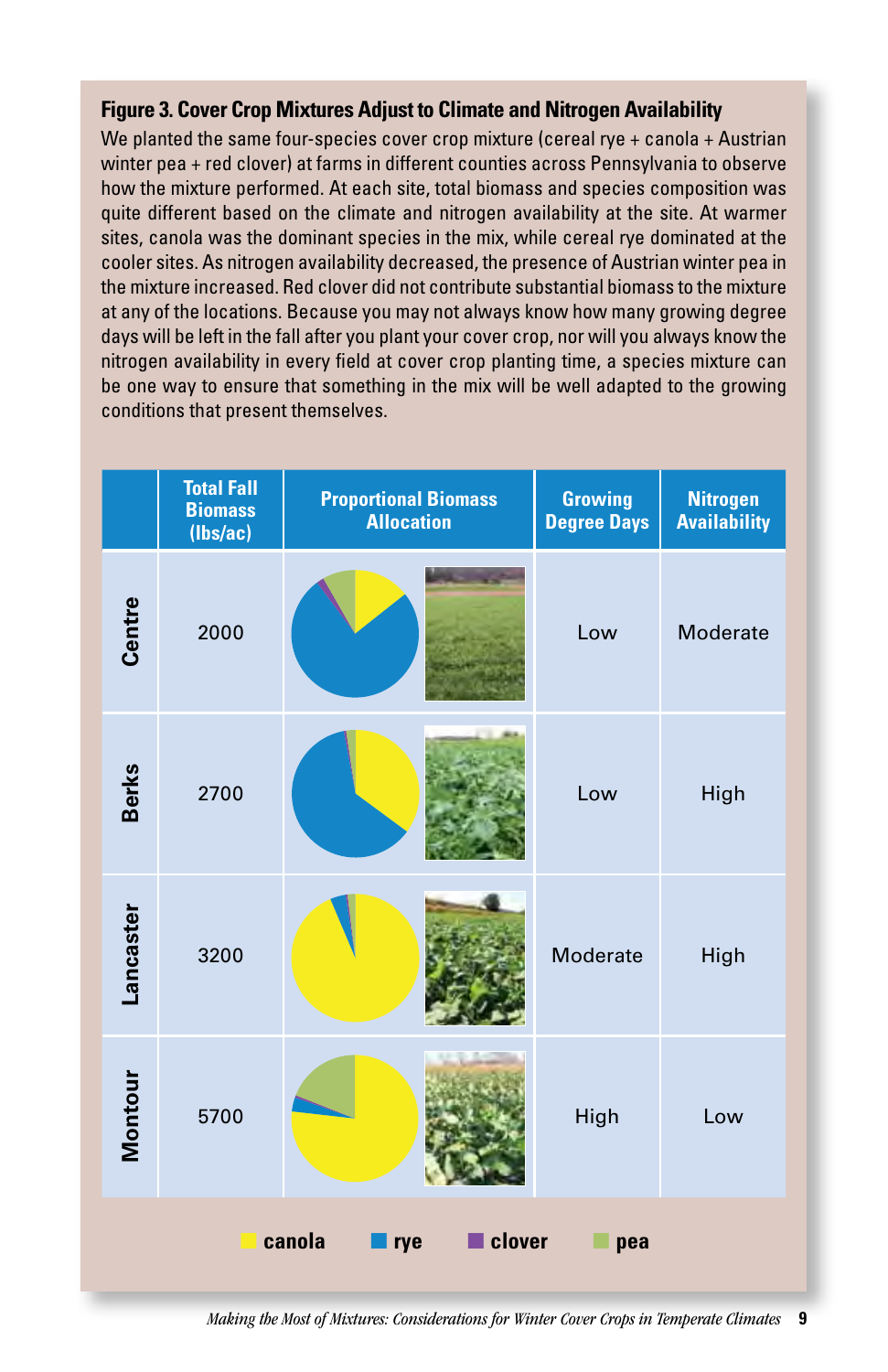good years and bad years due to weather or management decisions necessary to meet other production goals. This leads to year-to-year differences in not only overall biomass production but also the contribution of each species to a cover crop mixture. Such differences can impact the extent to which a mixture provides the desired cover crop services. One way to buffer against the loss of a desired service is to increase redundancy in the mix with additional species that perform the same functions or exhibit similar growth characteristics. The redundancy present in higher diversity mixtures increases the likelihood that at least one species selected to fill a certain role can thrive—a type of insurance policy to ensure that the mix will provide the services for which it was designed.

**Figure 4. On the disc opener of this grain drill, the tube from the small seed box (smooth tube) deposits seed behind the disc opener for shallow seed placement. The tube from the large seed box (corrugated tube) deposits seed at the front of the disc opener for placement at the bottom of the furrow.**

# METHODS TO ESTABLISH COVER CROP MIXTURES

The common methods of cover crop establishment, such as drilling and broadcasting, can all be adapted for the successful establishment of cover crop mixtures. Some of the challenges and opportunities associated with establishing cover crop mixtures include achieving the correct seeding depth, preventing seed separation and settling in the drill box, selecting different row configurations, and determining the right seeding rate of each species in the mixture.

# **Seeding Depth**

Cover crop species vary in their optimum seeding depth from 0.25 to 1.5 inches. When species with different seeding

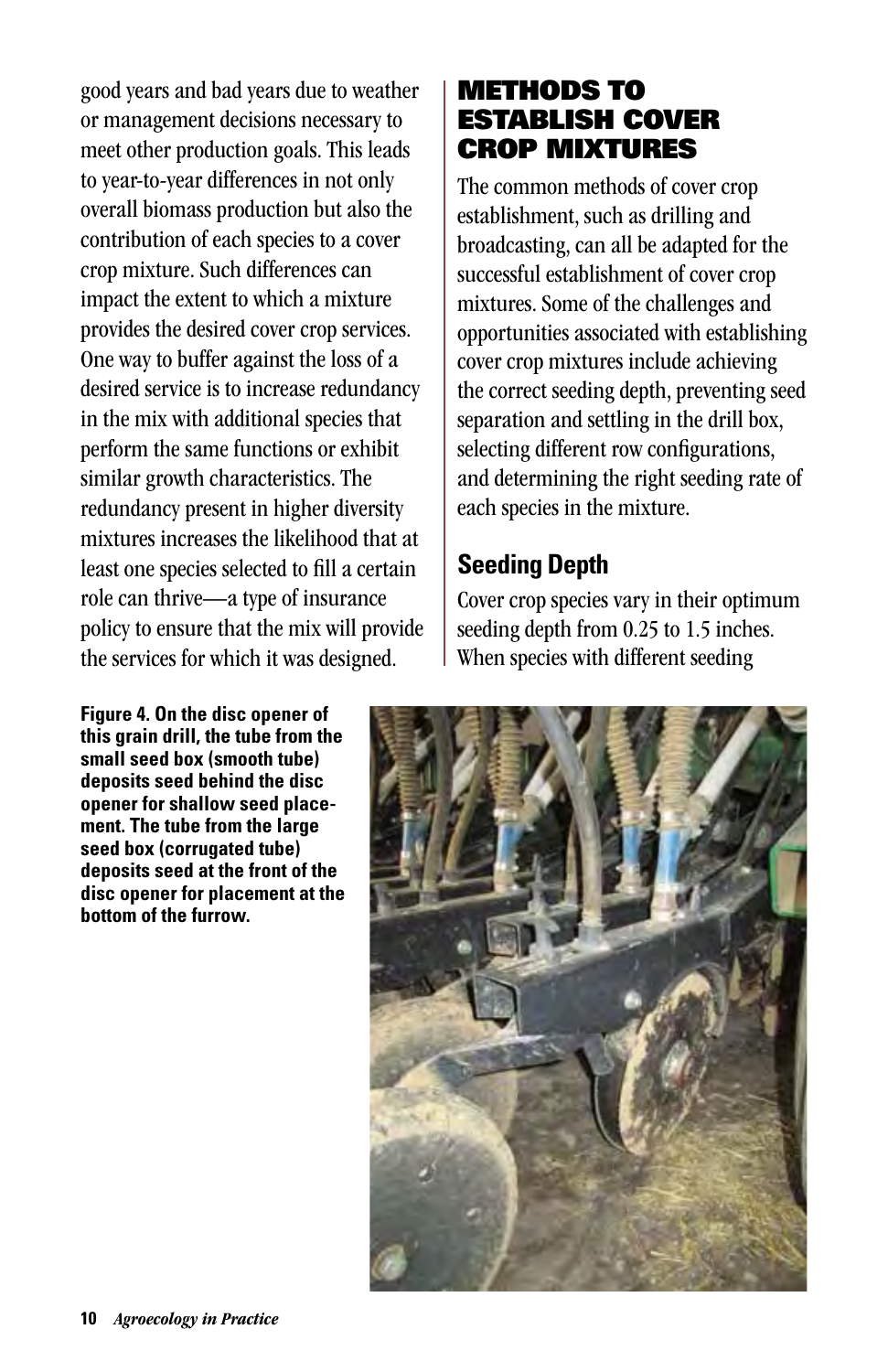depths are mixed together, there are several strategies that can be used to aid in successful establishment of each species.

Many drills have a large and a small seed box (Figure 4). The large box, sometimes called the grain box, is optimized for large-seeded crops and the drop tubes from the large box direct seeds to the deepest point in the furrow created by the disc openers. The small box, sometimes called the legume or grass-seed box, is optimized for small-seeded crops. The drop tubes from the small seed box can be directed to drop seed at the rear of the disc openers, resulting in a shallower seed placement. The drop tubes from the small box can also be left hanging straight down to dribble seed on the soil surface. Dribbling seed on the soil surface can be a useful strategy in tilled soil where a cultipacker will be used to firm the soil after seeding. Planting mixtures in one pass by splitting the species according to seed size and planting depth has been the most effective strategy at obtaining optimum seeding depths for various species in a mixture.

An alternative approach to managing depth of seed placement that has been proposed is to mix the seed of all species in the mix in one drill box and set the seeding depth to approximately 0.75 to 1 inch. The suggestion has been made that in a mixture the larger-seeded species planted to such a depth will break open the seed furrow as they germinate and allow the smaller-seeded species to then emerge. This approach sometimes works, and it may be the only solution for drills with a single seed box. However, in our experience, this approach has

occasionally led to suboptimal stands of smaller-seeded species, particularly when the depth of the furrow is likely to change across a field due to variations in soil type and soil moisture.

A final approach that has been used, which is more time and equipment intensive than other approaches, is to seed the large-seeded species to depth with a drill and then make a second pass with a broadcast seeder, broadcasting the small-seeded species onto the soil surface and then firming in the seedbed with a cultipacker. These two passes can also be combined into one using a customrigged tractor with a broadcast spreader on the front.

# **Selecting Different Row Configurations**

One of the opportunities that emerges when using cover crop mixtures is to plant different component species of the mixture in specific row configurations (Figure 5). This strategy can be used to minimize competition between species in a mixture. One common example is to plant forage radishes in alternating rows with a companion species. On a drill with 7.5-inch spacing between rows, a good row configuration might be one row of radish alternating with three rows of the companion, or two rows radish alternating with two rows of the companion. Because forage radish has the tendency to outcompete other species in a mix, segregating the radishes and companion species into different rows allows the companion species to establish.

Alternating row configurations can easily be sown in one pass using a drill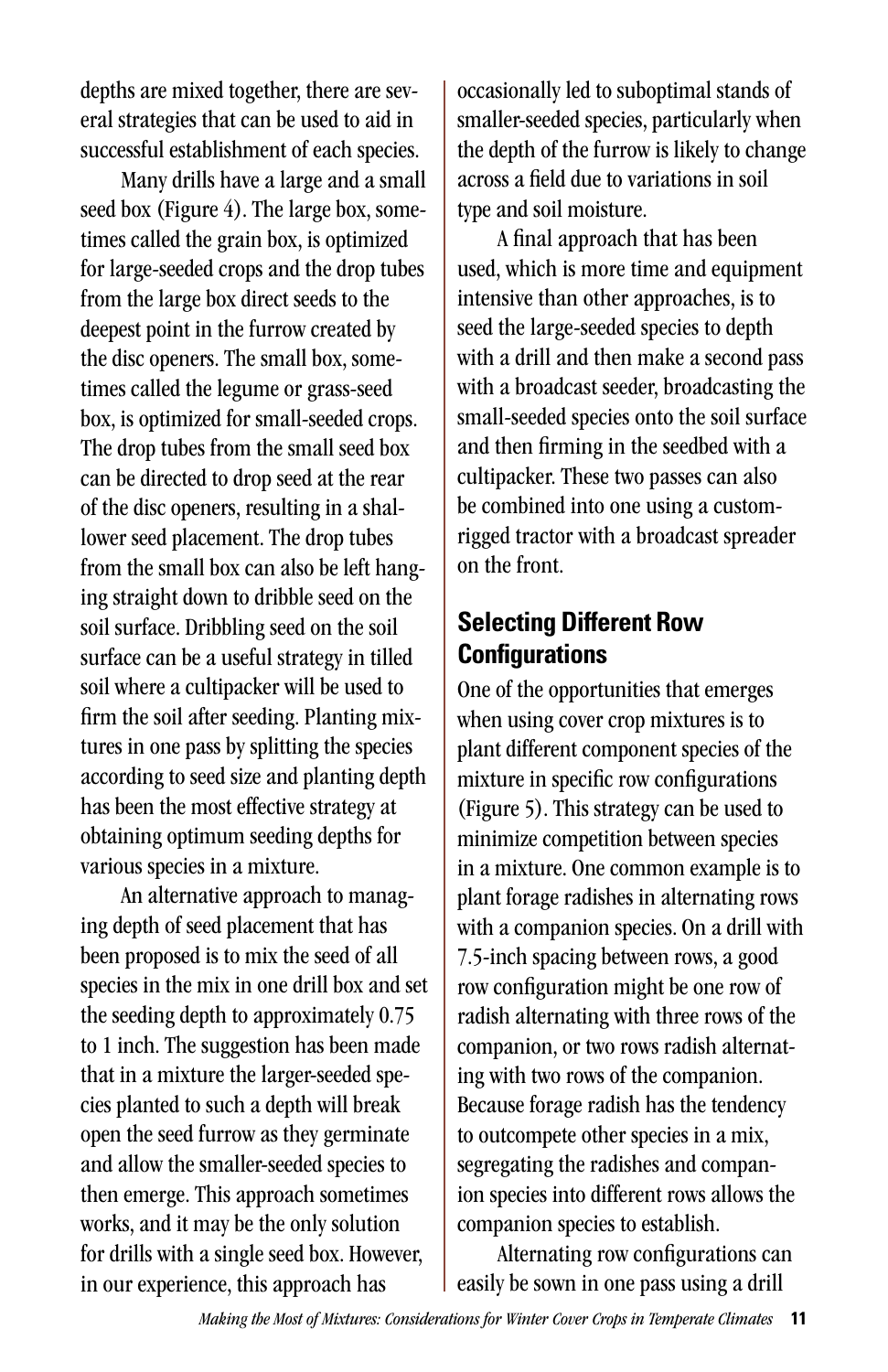**Figure 5. Alternating row configuration is one strategy to manage competition between species in a mixture. Here forage radish alternates with Austrian winter pea.**



with two seed boxes. Simply place duct tape over openers inside each seed box to create the desired pattern and then place the set of seeds for each row type in the appropriate box (Figure 6). In a drill with one seed box, vertical baffles between openers, spanning front to back of the drill box, can be created with cardboard and duct tape. Fill each compartment created by the baffles with the appropriate seed to create the desired row configuration.

### **Determining Seeding Rates in the Mixture**

Determining appropriate seeding rates of each species in a mixture can be difficult. Start with the suggestions below, plant a small acreage, observe the results, and then make adjustments as necessary. Be aware that results will vary across fields, years, and climate zones.

Certain species are highly com-

petitive against other species in a mix, including forage radish, canola (*Brassica rapa*), oats, sorghum-sudangrass, and cereal rye. Seeding rates of these species must be dramatically reduced from monoculture seeding rates to prevent them from dominating the mixture. Seeding rates for these species in mixtures should be no more than 2 to 3 pounds per acre for forage radish, 3 to 4 pounds per acre for canola, 15 to 20 pounds per acre for sorghum-sudangrass, and 20 to 30 pounds per acre for oats or cereal rye.

Seeding rates for other grasses in a mixture can safely be reduced to between half and one-quarter of monoculture seeding rates to achieve a balanced stand with legumes and other broadleaf species. Legume components of a mixture, which tend to be weak competitors, are more safely kept near their monoculture rates to ensure establishment in the stand.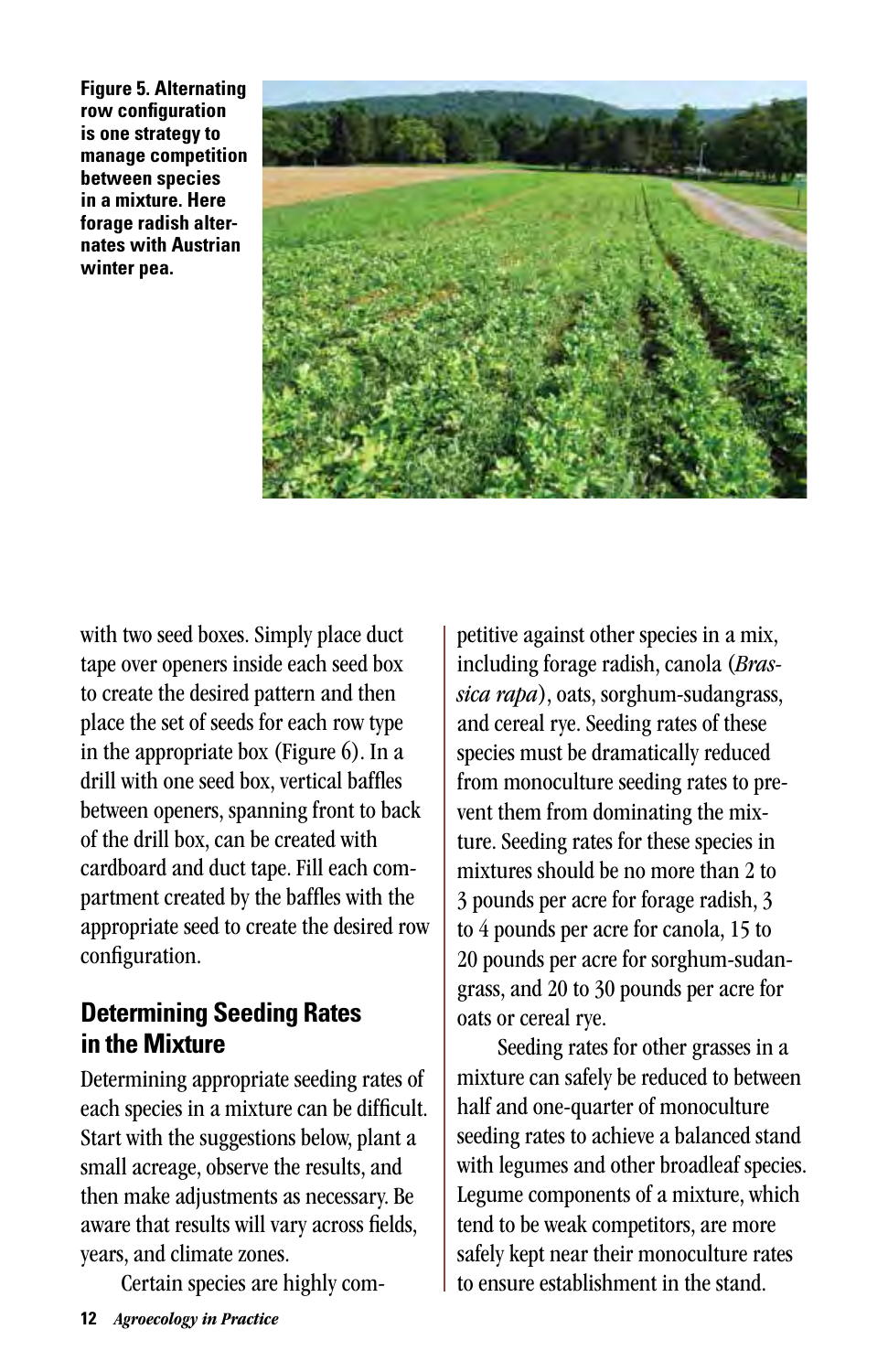

**Figure 6. To create an alternating row configuration, duct tape is used to seal off openers in the large (top) and small (bottom) seed boxes of a grain drill. The resulting pattern will plant two rows of the varieties in the large box alternating with two rows of the varities in the small box.**

When two or more species that are functionally redundant are included in a mix with other types of cover crops, seeding rates of the redundant cover crop types should be reduced even further.

### CONSIDERATIONS WHEN TERMINATING COVER CROP MIXTURES

Just as a cover crop mixture must meet the specific needs of a cropping system, the appropriate timing and method of termination is often specific to the cropping system. Generally, cover crops in organic systems can be terminated with

various combinations of a moldboard plow, flail mower, disc, and/or cultimulcher. In organic reduced-tillage systems, a roller-crimper is typically used. Important management considerations regarding termination of cover crops include terminating at an optimum maturity stage, synchronizing maturation rates or planning for asynchrony, and managing soil moisture.

Determining the optimum maturity stage to terminate cover crops can be challenging because it often involves tradeoffs among the different benefits provided by cover crops. For instance, as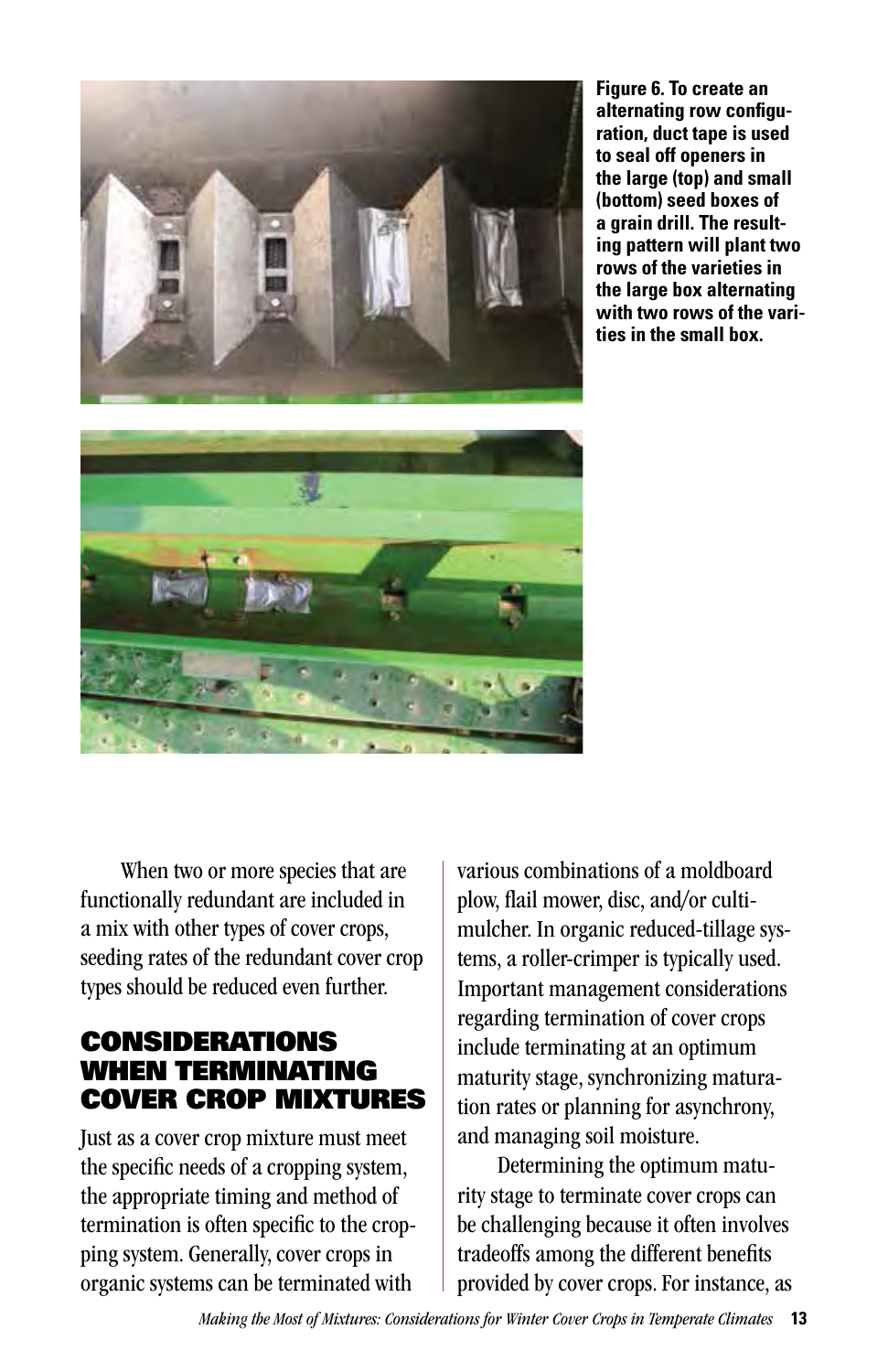grasses mature, the biomass increases dramatically, nitrogen concentration of the tissue declines, and lignin levels increase. A grass that is allowed to grow to the pollen-shedding stage can be challenging to incorporate into the soil and cause poor seed-to-soil contact when planting the following crop and nitrogen immobilization as the cover crop decomposes. Incorporating large amounts of biomass can also stimulate some crop pests, such as seedcorn maggot. On the other hand, allowing the grass to reach the pollen-shedding stage can provide resources for beneficial insects and maximize organic matter inputs to the soil. Allowing legumes to grow to the flowering stage generally maximizes nitrogen accumulation of the cover crop, but allowing a legume to flower for too long can cause a decline in nitrogen content as nitrogen is transferred to maturing seeds. Allowing species such as hairy vetch (*Vicia villosa*) or canola to flower for too long may also result in viable seed set, possibly creating an undesirable seed bank in the soil. For example, in Northeastern organic reduced-tillage systems, studies found that cereal rye/hairy vetch mixtures often required multiple rollercrimper passes to prevent seed production because of differences in the maturity timing of each cover crop (see extension .psu.edu/pests/weeds/cover-crop -rollers-for-northeastern-grain -production.pdf). However, under a different management approach, maintaining a longer flowering period before terminating the cover crop may be desired to provide resources to beneficial insects. Thus, the optimum matu-

rity stage to terminate a cover crop will depend on specific objectives for the cover crop and constraints of the crop rotation and management, and may require balancing of any tradeoffs that arise.

The above examples illustrate why it is important to consider synchrony and/ or asynchrony of certain species in a mix with regard to termination timing. The selection of complementary growth periods and forms in the species of a mixture will allow for uniform termination of all species; however, several strategies exist to manage asynchrony when it arises. For example, if a mixture of cereal rye and red clover is allowed to mature for too long, then the cereal rye can become excessively lignified, potentially leading to nitrogen immobilization in the following cash crop. One alternative termination strategy in this scenario is to flail mow at a height that primarily destroys tall rye biomass while the understory of red clover continues growing until final termination. Alternatively, another example could be to switch the grass in your mixture from cereal rye to a later maturing grass like triticale (x *Triticosecale*), wheat (*Triticum aestivum*), or spelt (*Triticum spelta*)—thus increasing the likelihood of synchrony between the cover crops in the mixture and reducing nitrogen immobilization that could occur from the incorporation of highly lignified stems.

In addition to maturity considerations, cover crop termination decisions must also account for soil moisture. For example, the longer a cover crop grows, the greater the potential loss of soil water from cover crop transpiration, which may reduce cash crop yields in a dry year.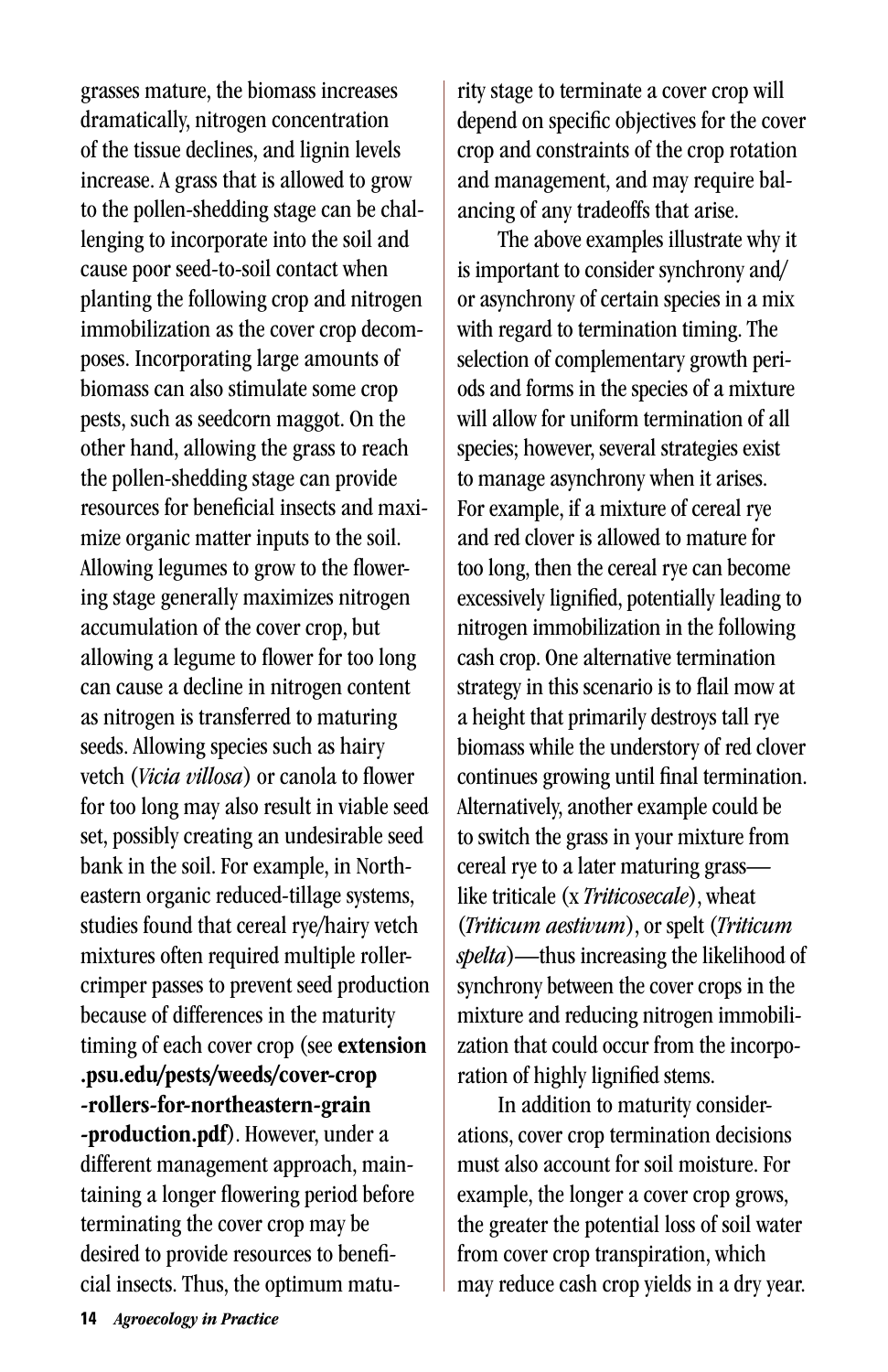In wet years, on the other hand, cover crops can help use up excessive soil moisture and get farmers in the fields sooner. Similarly, cover crop residue left on the soil surface as a mulch can either keep soils cool and moist, delaying planting, or, depending on the weather conditions, retain needed moisture. Adaptive management based on rainfall patterns and cover crop growth is crucial to optimize cover crop water use and retention.

Each species in a cover crop mixture can present unique complications regarding termination, and as mixtures often vary significantly across different geographies, soil types, and climates, it is likely that site-specific management of cover crop mixtures in any location will take several years of fine-tuning.

# CONCLUSION

The benefits of cover crops have long been recognized, and in some cases using a cover crop mixture can enhance these benefits. By tailoring the selection of cover crop species to meet farm management objectives, understanding complementarity between species, and following some basic management guidelines, an endless array of cover crop mixtures can be designed and implemented in any farming system. As with any new endeavor, observing the results and making adjustments based on previous experiences are important keys to long-term success when using cover crop mixtures. Together, the collaboration of researchers and farmers can continue to unlock the potential of cover crop mixtures as a key tool for enhancing the multifunctionality, resiliency, and sustainability of cropping systems.

# RESOURCES

Clark, A. *Managing Cover Crops Profitably*. 3rd ed. Beltsville, Md.: Sustainable Agriculture Network, 2007.

"Finding the Right Mix: Multifunctional Cover Crop Cocktails for Organic Systems." Research project. Penn State College of Agricultural Sciences. agsci.psu .edu/organic/research-and-extension /cover-crop-cocktails.

"Green Cover Seed Smart Mix Calculator." An online tool to create custom seeding rate blends of many different species. The tool provides the monoculture seeding rate for each species and you can adjust seeding rates as a percentage of the monoculture rate. www .greencoverseed.com/smartmix -calculator.

"Improving Weed and Insect Management in Organic Rotational No-Till." Research project. Penn State College of Agricultural Sciences. agsci.psu.edu /organic/research-and-extension/ rotational-no-till.

Zehnder, G. "Farmscaping: Making Use of Nature's Pest Management Services." eOrganic/eXtension.org, 2013. www.extension.org/pages/18573/ farmscaping:-making-use-of -natures-pest-management -services#.VTBXT2Y4L\_4.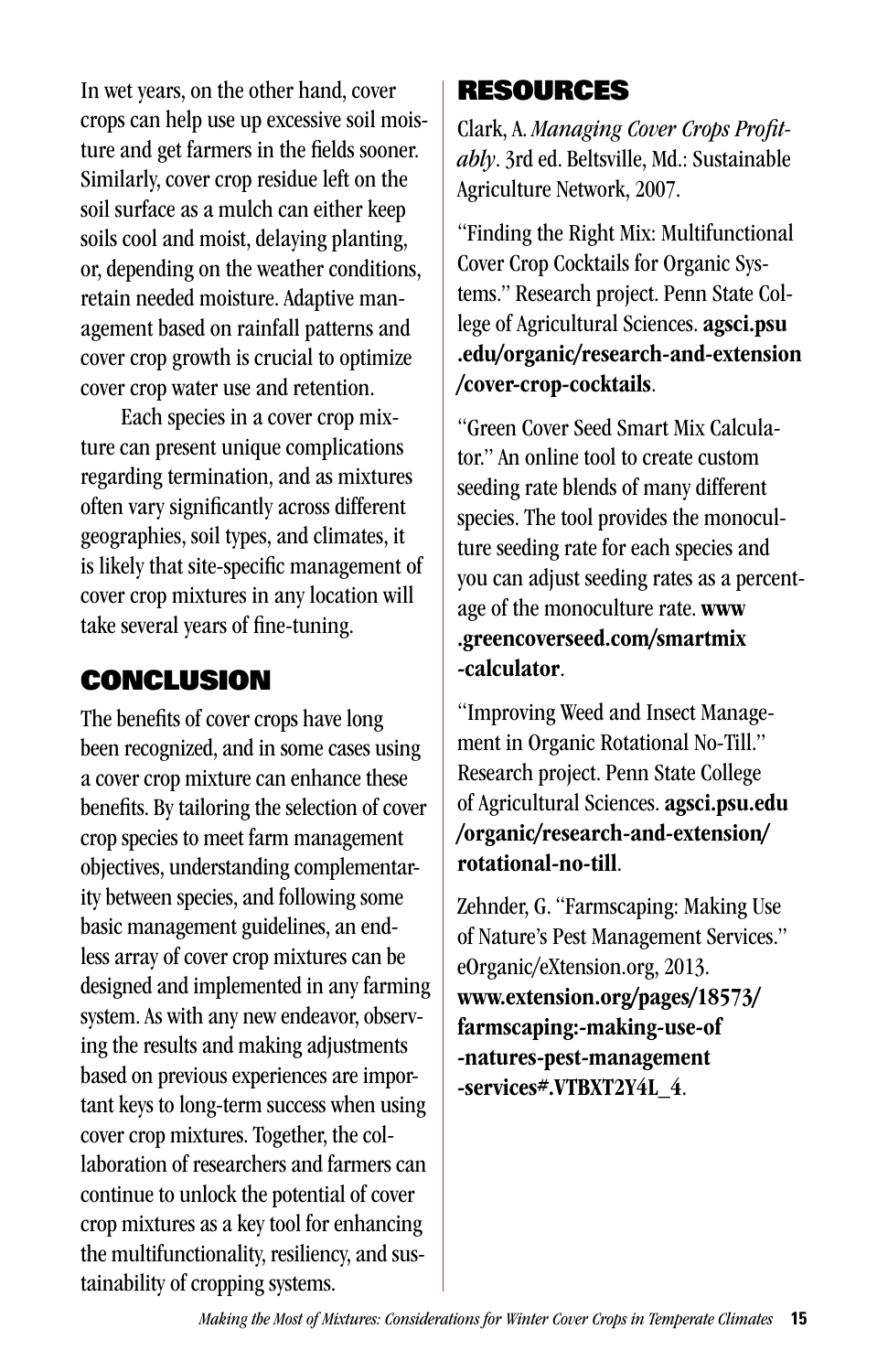| Table 1. Characteristics, ability to provide various services, and recommended planting date windo |                                  |                |                         |                     |                    |                                      |                            |  |  |  |
|----------------------------------------------------------------------------------------------------|----------------------------------|----------------|-------------------------|---------------------|--------------------|--------------------------------------|----------------------------|--|--|--|
| <b>Species</b>                                                                                     | Optimum<br>Termination<br>Timing | Growth Form    | Retention<br>Nitrogen I | Supply<br>Nitrogen: | Control<br>Erosion | Subsoil<br>Compaction<br>Alleviate S | Suppression<br><b>Weed</b> |  |  |  |
| Cereal Rye (Secale cereale)                                                                        | ES to MS                         | SD to TO       | ٠                       |                     |                    |                                      |                            |  |  |  |
| Triticale (x Triticosecale)                                                                        | <b>MS</b>                        | SD to TO       |                         |                     |                    |                                      |                            |  |  |  |
| Wheat (Triticum aestivum)                                                                          | MS to LS                         | SD to TO       | ٠                       |                     |                    |                                      |                            |  |  |  |
| Spelt (Triticum spelta)                                                                            | MS to LS                         | SD to TO       | ۰                       |                     |                    |                                      |                            |  |  |  |
| Annual Ryegrass (Lolium<br>multiflorum)                                                            | <b>MS</b>                        | SD             | ٠                       |                     |                    |                                      |                            |  |  |  |
| Oats (Avena sativa)                                                                                | <b>WK-25°</b>                    | SD             | $\mathbf{1}$            |                     |                    |                                      |                            |  |  |  |
| Sorghum-sudangrass (Sorghum<br>bicolor x S. bicolor var.<br>sudanese)                              | <b>WK-32°</b>                    | T <sub>0</sub> | $\bigcirc$              |                     |                    |                                      |                            |  |  |  |
| Forage Radish (Raphanus sativus<br>var. longipinnatus)                                             | <b>WK-25°</b>                    | SD             | $\mathbf{I}$            | $\bigcirc$ 2        | $\vert 3 \vert$    |                                      | $\sqrt{4}$                 |  |  |  |
| Canola (Brassica rapa)                                                                             | ES to MS                         | SD to TO       | ۰                       |                     |                    |                                      | $\bullet$ 4                |  |  |  |
| Sunflower (Helianthus annuus)                                                                      | <b>WK-32°</b>                    | T <sub>0</sub> | T                       |                     |                    |                                      |                            |  |  |  |

#### **Key**

 $ES$  = early spring; MS = mid-spring; LS = late spring; WK-32° = winter-kills after light frosts; WK-25° = winter-kills after hard freezes

 $SD = short, dense; TO = tall, open; V = winning$ 

 $\blacklozenge$  = excellent ability;  $\blacklozenge$  = moderate ability;  $\blacktriangleright$  = limited to no ability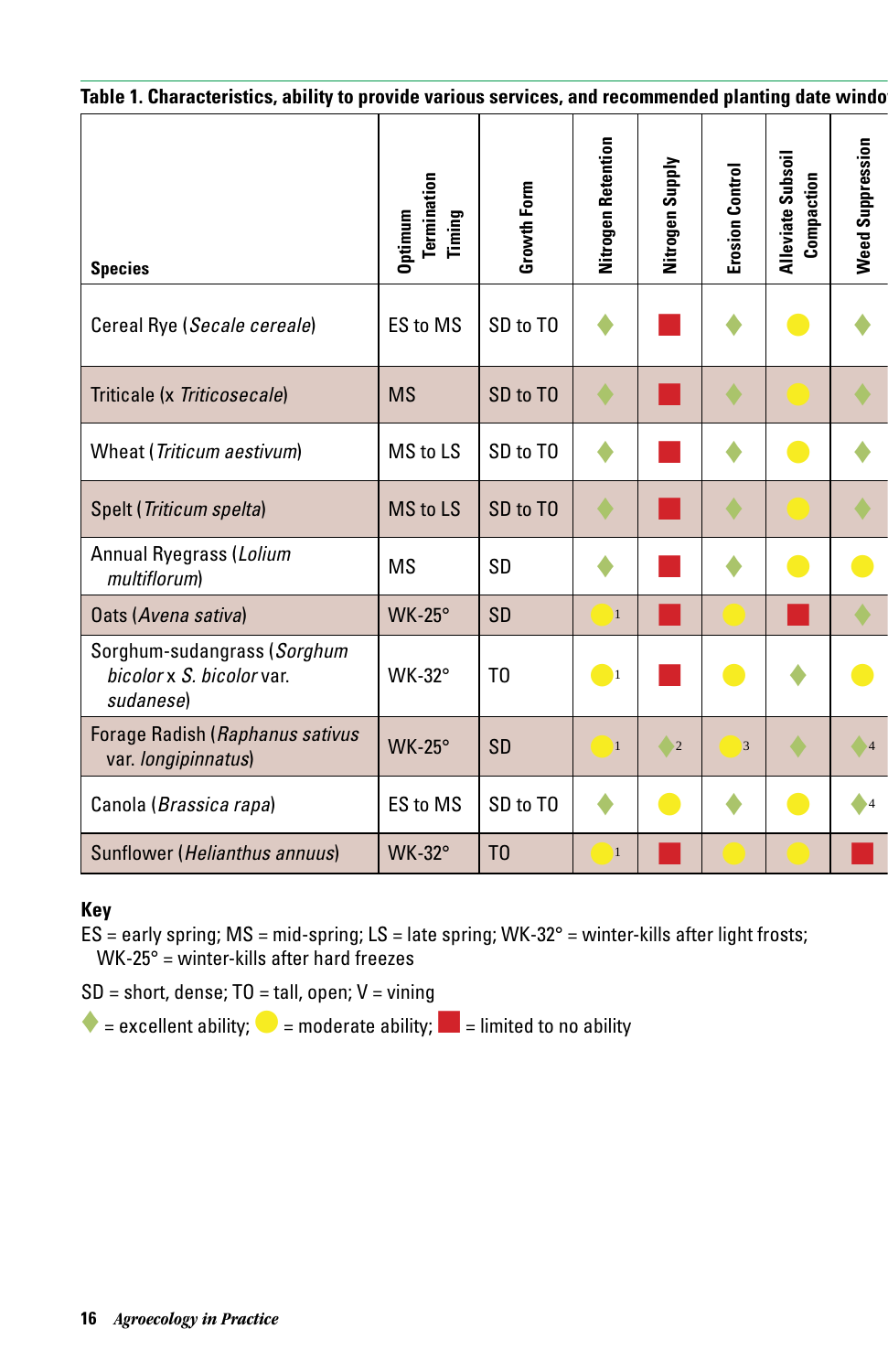|                                     | ws for nonlegume winter cover crops commonly used in temperate cropping systems. |                          |                                                                            |                                                                                                                                |  |  |  |
|-------------------------------------|----------------------------------------------------------------------------------|--------------------------|----------------------------------------------------------------------------|--------------------------------------------------------------------------------------------------------------------------------|--|--|--|
| Beneficial Insects<br>Resources for | <b>Beneficial Insects</b><br>Habitat for                                         | <b>Forage Production</b> | before First Killing<br>Window, Weeks<br><b>Planting Date</b><br>$Frost^7$ | <b>Potential Drawbacks</b>                                                                                                     |  |  |  |
|                                     |                                                                                  |                          | 4 weeks prior to<br>6 weeks after                                          | Narrow window for spring management due to rapid<br>maturity progression in spring; mature residues can<br>immobilize nitrogen |  |  |  |
|                                     |                                                                                  |                          | 4 weeks prior to<br>6 weeks after                                          | Mature residues can immobilize nitrogen                                                                                        |  |  |  |
|                                     |                                                                                  |                          | 4 weeks prior to<br>3 weeks after                                          | Mature residues can immobilize nitrogen                                                                                        |  |  |  |
|                                     |                                                                                  |                          | 4 weeks prior to<br>6 weeks after                                          | Mature residues can immobilize nitrogen                                                                                        |  |  |  |
|                                     |                                                                                  |                          | 3 to 10                                                                    | Mature residues can immobilize nitrogen                                                                                        |  |  |  |
|                                     |                                                                                  |                          | 3 to 10                                                                    | Highly competitive against other species in the mix                                                                            |  |  |  |
|                                     |                                                                                  | $\sqrt{5}$               | 8 to 12                                                                    | Highly competitive against other species in the mix;<br>high carbon residues can immobilize nitrogen                           |  |  |  |
|                                     |                                                                                  |                          | 3 to 10                                                                    | Highly competitive against other species in the mix                                                                            |  |  |  |
|                                     |                                                                                  | 16                       | 3 to 10                                                                    | Highly competitive against other species in the mix;<br>can host pests of brassicaceaous cash crops                            |  |  |  |
|                                     |                                                                                  |                          | 10 to 14                                                                   |                                                                                                                                |  |  |  |

#### **Notes**

- 1. Winter-killed species provide no nitrogen retention in the winter and spring.
- 2. Nitrogen released rapidly following winter-kill of these species is subject to leaching losses.
- 3. Forage radish provides excellent erosion control in the fall, but soil is left bare in spring after winter-killed residues decompose.
- 4. Low soil nitrogen availability can limit the growth of brassicas, reducing their weed suppression capacity.
- 5. Be aware of potential for prussic acid poisoning.
- 6. Forage varieties of canola (also known as rape) can have excellent feed value.
- 7. Planting date recommendations from Cover Crop Solutions, LLC, when available and personal experience otherwise.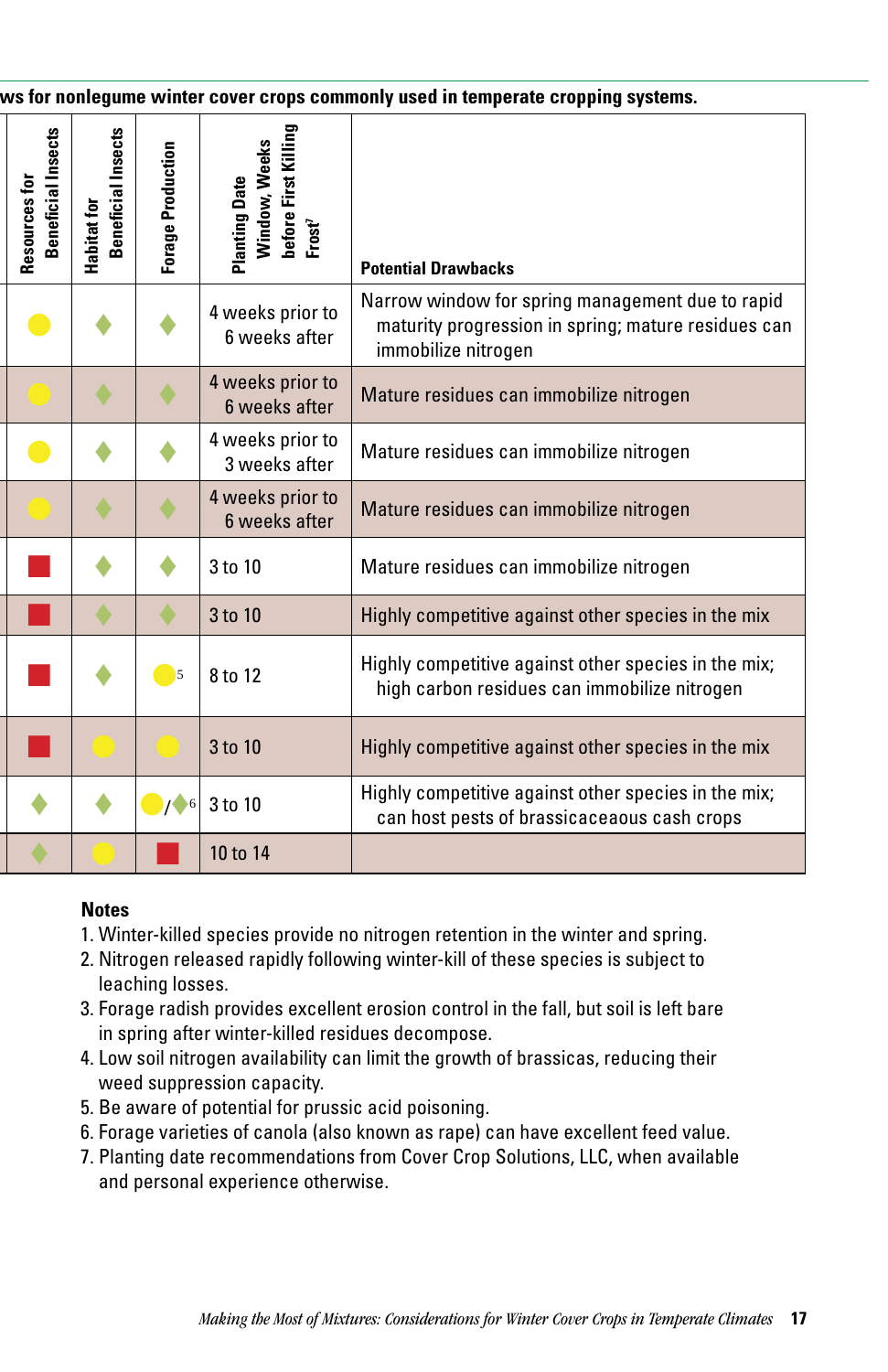| Table 2. Characteristics, ability to provide various services, and recommended planting date windo |                                  |                |                        |                            |                        |                                                  |                                                     |  |  |  |
|----------------------------------------------------------------------------------------------------|----------------------------------|----------------|------------------------|----------------------------|------------------------|--------------------------------------------------|-----------------------------------------------------|--|--|--|
| <b>Species</b>                                                                                     | Termination<br>Optimum<br>Timing | Growth Form    | Nitrogen Retention     | <b>Supply</b><br>Nitrogen: | <b>Erosion Control</b> | Subsoil<br><b>Alleviate Subson</b><br>Compaction | <b>Weed Suppression</b>                             |  |  |  |
| Red Clover (Trifolium pratense)                                                                    | LS                               | SD             |                        | ♦                          |                        |                                                  | $\blacksquare$ / $\blacktriangleright$ <sub>2</sub> |  |  |  |
| Austrian Winter Pea (Pisum<br>sativum subsp. arvense)                                              | LS                               | $\mathsf{V}$   |                        | ٠                          |                        |                                                  |                                                     |  |  |  |
| Crimson Clover (Trifolium<br><i>incarnatum</i> )                                                   | MS                               | SD             |                        | ٠                          | o a                    |                                                  | $\bullet$                                           |  |  |  |
| Hairy Vetch (Vicia villosa)                                                                        | LS                               | V              |                        | ♦                          |                        |                                                  |                                                     |  |  |  |
| Fava Bean (Vicia faba)                                                                             | $WK-25^\circ$                    | T <sub>0</sub> | <b>Service Service</b> | $\clubsuit_1$              |                        |                                                  | $\bullet$                                           |  |  |  |
| Sunnhemp (Crotalaria juncea)                                                                       | <b>WK-32°</b>                    | T <sub>0</sub> |                        | $\bullet$                  |                        |                                                  |                                                     |  |  |  |
| Soybean (Glycine max)                                                                              | <b>WK-32°</b>                    | SD             |                        | $\clubsuit$                | e e                    |                                                  | $\blacksquare$                                      |  |  |  |
| Red Clover (Trifolium pratense)                                                                    | LS                               | SD             |                        | ۰                          |                        | ٠                                                | $\frac{1}{2}$                                       |  |  |  |
| Austrian Winter Pea (Pisum<br>sativum subsp. arvense)                                              | LS                               | V              |                        | 0                          |                        |                                                  | $\bullet$                                           |  |  |  |

#### **Key**

 $ES =$  early spring; MS = mid-spring; LS = late spring; WK-32° = winter-kills after light frosts; WK-25 $\degree$  = winter-kills after hard freezes

 $SD = short, dense; TO = tall, open; V = vining$ 

 $\blacklozenge$  = excellent ability;  $\blacklozenge$  = moderate ability;  $\blacktriangleright$  = limited to no ability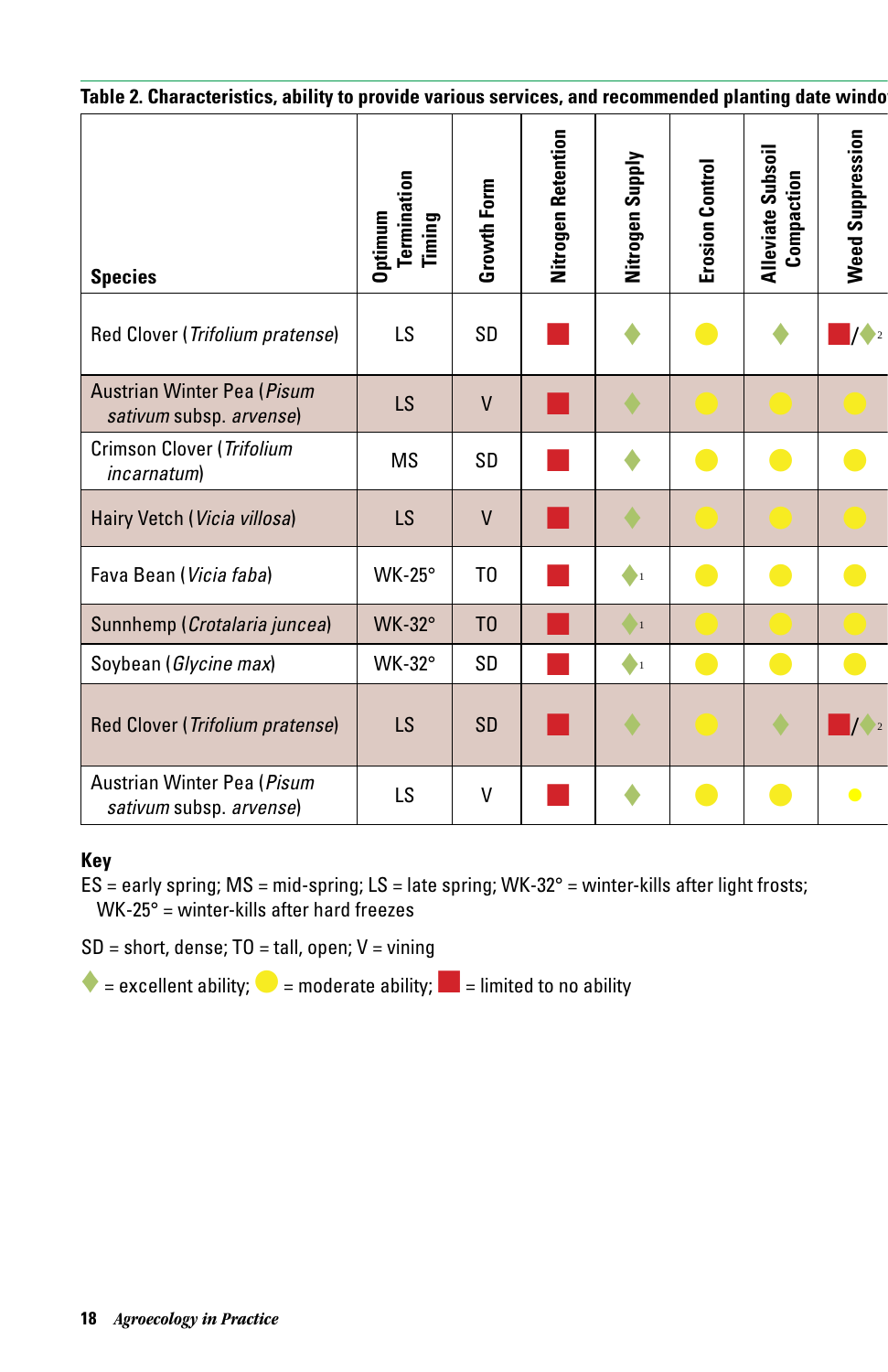| ws for legume winter cover crops commonly used in temperate cropping systems. |                                                    |                                               |                                                                                     |                                                                                      |  |  |
|-------------------------------------------------------------------------------|----------------------------------------------------|-----------------------------------------------|-------------------------------------------------------------------------------------|--------------------------------------------------------------------------------------|--|--|
| <b>Beneficial Insects</b><br>Resources for                                    | ects<br>s<br>≘<br><b>Beneficial</b><br>Habitat for | Forage Production                             | Window, Weeks<br>before First<br>Killing Frost <sup>4</sup><br><b>Planting Date</b> | <b>Potential Drawbacks</b>                                                           |  |  |
|                                                                               | ♦                                                  | $\bullet$                                     | 8 to 12 or frost-<br>seeded into<br>small grain                                     |                                                                                      |  |  |
|                                                                               | ♦                                                  |                                               | 2 to 10                                                                             |                                                                                      |  |  |
|                                                                               | ٠                                                  | ♦                                             | 3 to 10                                                                             |                                                                                      |  |  |
|                                                                               | ٠                                                  |                                               | 2 to 10                                                                             | Hard seed can cause delayed germination in<br>subsequent cash crops, becoming a weed |  |  |
|                                                                               |                                                    |                                               | 8 to 10                                                                             | Can build large populations of potato leafhopper<br>(Empoasca fabae)                 |  |  |
|                                                                               |                                                    | $\blacksquare$ / $\blacklozenge$ <sub>3</sub> | 10 to 14                                                                            |                                                                                      |  |  |
|                                                                               | C                                                  | $\bullet$                                     | 10 to 14                                                                            | Can build populations of cash crop soybean pests                                     |  |  |
|                                                                               | ▲                                                  |                                               | 8 to 12 or frost-<br>seeded into<br>small grain                                     |                                                                                      |  |  |
|                                                                               |                                                    |                                               | 2 to 10                                                                             |                                                                                      |  |  |

#### **Notes**

- 1.Nitrogen released rapidly following winter-kill of these species is subject to leaching losses.
- 2.When frost-seeded into a small grain in late winter, red clover provides excellent weed suppression after the small grain is harvested. When seeded in the summer, red clover is slow to establish and prone to weed invasions.
- 3.Some varieties of sunnhemp have high levels of alkaloids, which can be poisonous to livestock. The variety 'Tropic Sun' was bred to contain low alkaloid levels and is palatable to livestock. For optimum forage quality, sunnhemp should be harvested within 30 days of planting, otherwise crude protein levels drop.
- 4.Planting date recommendations from Cover Crop Solutions, LLC, when available and personal experience otherwise.